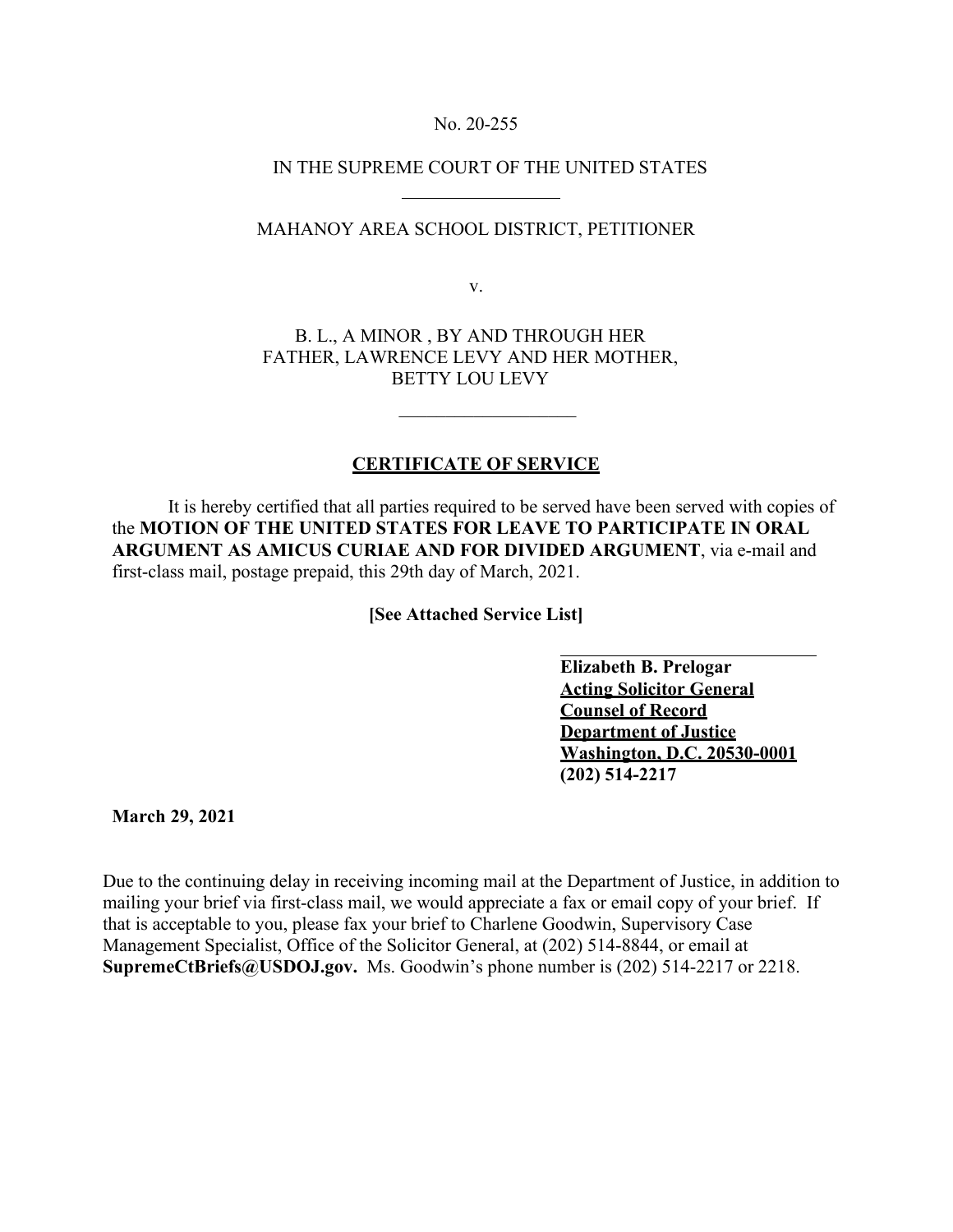20-0255 MAHANOY AREA SCHOOL DISTRICT B.L. A MINOR, BY AND THROUGH HER FATHER LAWRENCE LEVY, ET AL

> LISA SCHIAVO BLATT WILLIAMS & CONNOLLY LLP 725 12TH STREET, NW WASHINGTON, DC 20005 202-434-5050 LBLATT@WC.COM

KELSI BROWN CORKRAN ORRICK, HERRINGTON & SUTCLIFFE LLP 1152 15TH STREET, N.W. WASHINGTON, DC 20005 202-339-8400 KCORKRAN@ORRICK.COM

GREGORY GEORGE GARRE LATHAM & WATKINS LLP 555 11TH STREET, NW SUITE 1000 WASHINGTON, DC 20004 202-637-2200 GREGORY.GARRE@LW.COM

CHRISTOPHER BLEWER GILBERT THOMPSON & HORTON LLP 3200 SOUTHWEST FREEWAY SUITE 2000 HOUSTON, TX 77027 713-554-6744 CGILBERT@THOMPSONHORTON.COM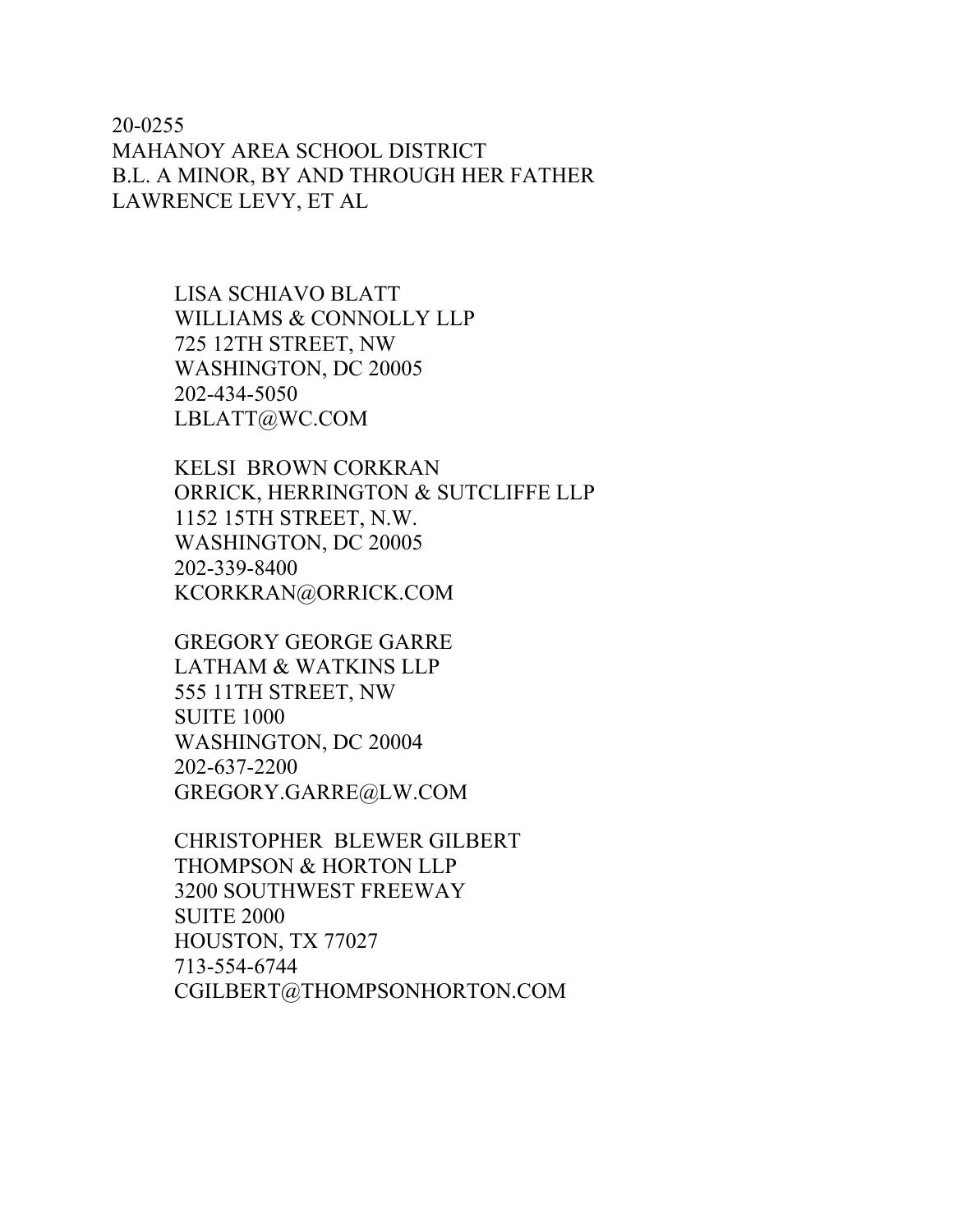DEBORAH J. LA FETRA PACIFIC LEGAL FOUNDATION 930 G STREET SACRAMENTO, CA 95814 916-419-7111 DLAFETRA@PACIFICLEGAL.ORG

DOUGLAS S. MARTLAND COMMONWEALTH OF MASSACHUSETTS 1 ASHBURTON PLACE 20TH FLOOR BOSTON, MA 02108 617-963-2062 DOIUGLAS.MARTLAND@MASS.GOV

MICHAEL HUGH MCGINLEY DECHERT LLP 1900 K STREET, NW WASHINGTON, DC 20006 202-261-3378 MICHAEL.MCGINLEY@DECHERT.COM

ALICE MARGARET O'BRIEN NATIONAL EDUCATION ASSOCIATION 1201 16TH STREET, N.W. WASHINGTON, DC 20032 202-822-7035 AOBRIEN@NEA.ORG

EDDIE TRAVIS RAMEY BURR & FORMAN LLP 420 NORTH 20TH STREET WELLS FARGO TOWER SUITE 3400 BIRMINGHAM, AL 35203 205-251-3000 TRAMEY@BURR.COM